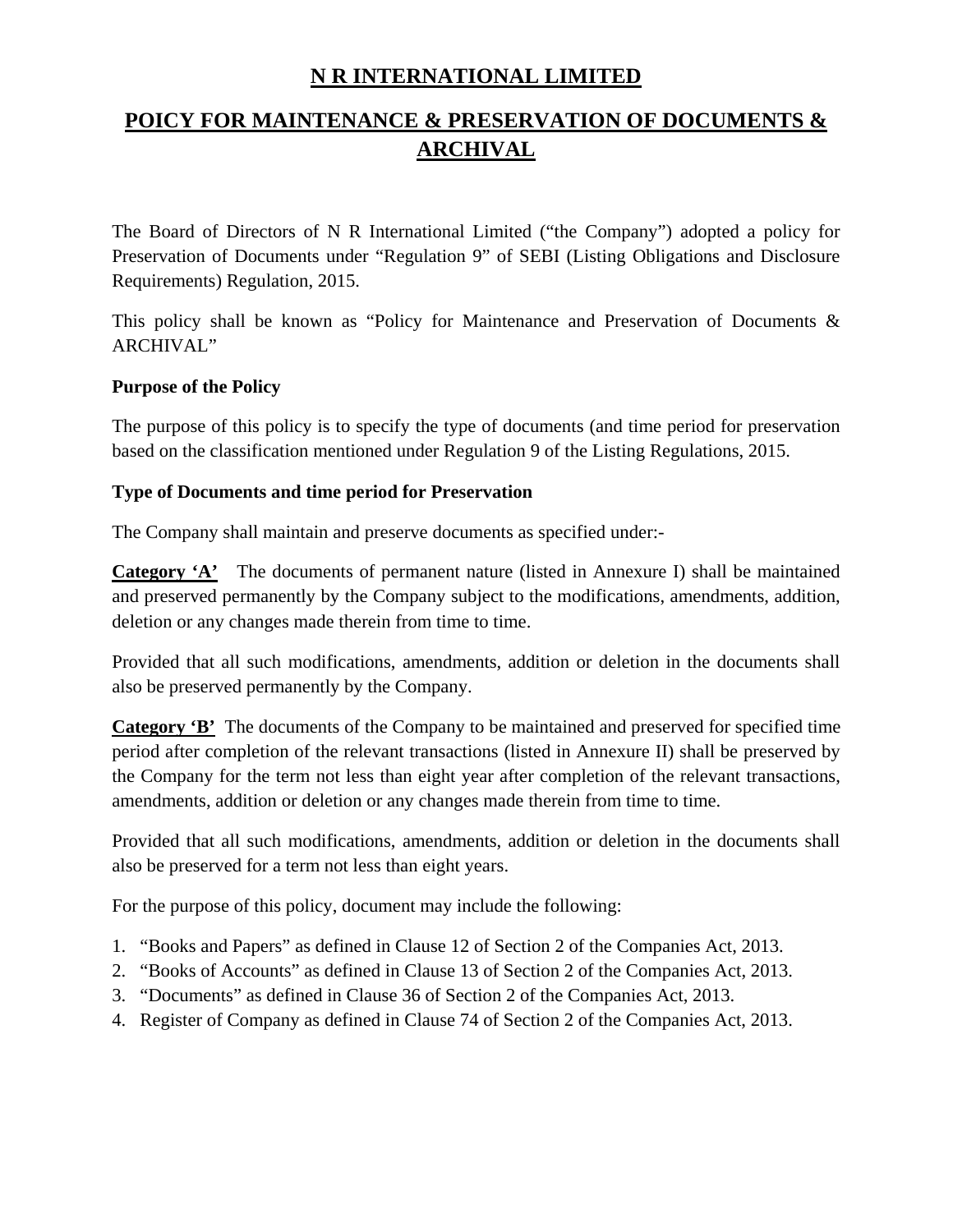## **AMENDMENT:-**

Any change in this Policy shall be approved by the Board of Directors of the Company.

**Policy Review-** This policy shall be subject to review of the Board and may be amended as may be deemed necessary and or in accordance with any regulatory amendment.

The two categories for preservation of documents are given in Annexure below-

#### **Annexure-I**

Documents where preservation shall be permanently in nature.

#### **Nature of Document(s)**

The below is the illustrative list of documents required to be maintained permanently by the Company:

- All documents & information originally filed with ROC for incorporation of Company
- Register of Members and Index of Members (Section 88)
- Minutes Book of Board meeting, Committee Meetings and General Meeting ( Section 118)
- Register of Directors & Directors Shareholding (Section 170)
- Register of Loans & Investments (Section 186)
- Register of Contracts & Arrangements (Section 189)
- Register of Charges (Section 185)
- Memorandum of Association & Articles of Association as originally filed and updated from time to time.
- Any other document as required by any law/ and or regulation in force.

#### **Annexure II**

Document with preservation period of not less than eight years after completion of the relevant transactions:

- Annual Return and related Annexures (Section 92) & copies of all certificates and documents required to be annexed thereto
- Financial Statements and related annexures (Section 129)
- Books of Accounts and related books & papers (Section 128)
- Form MBP-1 for disclosures of interest of Directors (Section 184)
- Attendance Register of Board Meeting, Committee Meeting and General Meeting (Secretarial Standard 1 & 2 )
- Instruments for creation / modification of charges (Section 84)
- Any other document as required by any law/ and or regulation in force.
- Office copy of Notices, Agendas